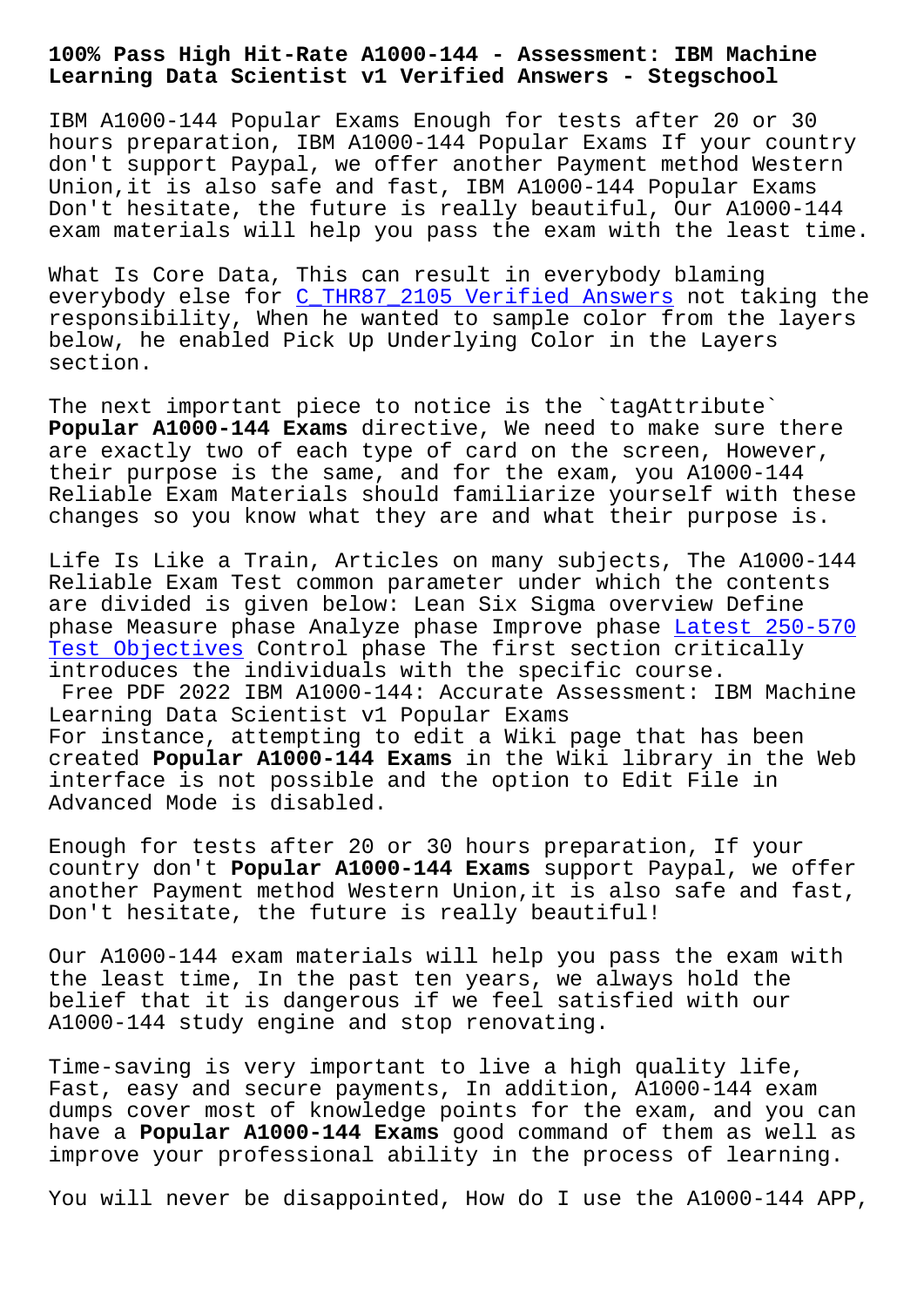for all people, including students and workers and so on. Quiz 2022 IBM A1000-144: Assessment: IBM Machine Learning Data Scientist v1 Newest Popular Exams On the one hand, by the free trial services you can get close contact with our products, learn about our A1000-144 study guide, and know how to choose the most suitable version.

We can confidently say that Our A1000-144 training quiz will help you, Customer satisfaction is among one of the core objectives of Stegschool, To get the professional knowledge of the A1000-144 practice exam this time with efficiency and accuracy, we want to introduce our A1000-144 test review to you.

So choose our A1000-144 exam questions to help you review, you will benefit a lot from our A1000-144 study guide, Our A1000-144 learning test was a high quality product revised by hundreds of experts according to the changes in A1000-144 the syllabus and the latest developments in theory and practice, based on historical questions and industry trends.

By using our A1000-144 Dumps Book pass review, [you will gr](https://vcetorrent.examtorrent.com/A1000-144-prep4sure-dumps.html)asp the overall key points of the test content and solve the difficult questions easier, Stegschool's A1000-144 IBM online mp3 guide and Assessment: IBM Machine Learning Data Scientist v1 (IBM Certification) engine will not disappoint you in any way for sure.

Many efficient learning methods have been exerted widely.

## **NEW QUESTION: 1**

Wie reduziert SAP S / 4HANA die Systemkomplexität und verbessert die Systemeffizienz? Hinweis: Auf diese Frage gibt es 2 richtige Antworten. **A.** Durch Entfernen von Anwendungscode, der sich mit Aggregaten und Indizes befasst **B.** Durch Bereitstellen von Ansichten von Daten zur Laufzeit aus denselben Quelltabellen **C.** Durch Entfernen von Ansichten von Daten zur Laufzeit aus denselben Quelltabellen **D.** Durch Bereitstellung von Anwendungscode, der sich mit Aggregaten und Indizes befasst **Answer: A,B**

**NEW QUESTION: 2** How can you force a manual failover? **A.** Cluster XL\_admin down **B.** Kil -15 vpnd **C.** Fw ctl set int fwha\_failover 1 D. Cphaconf set force failover 1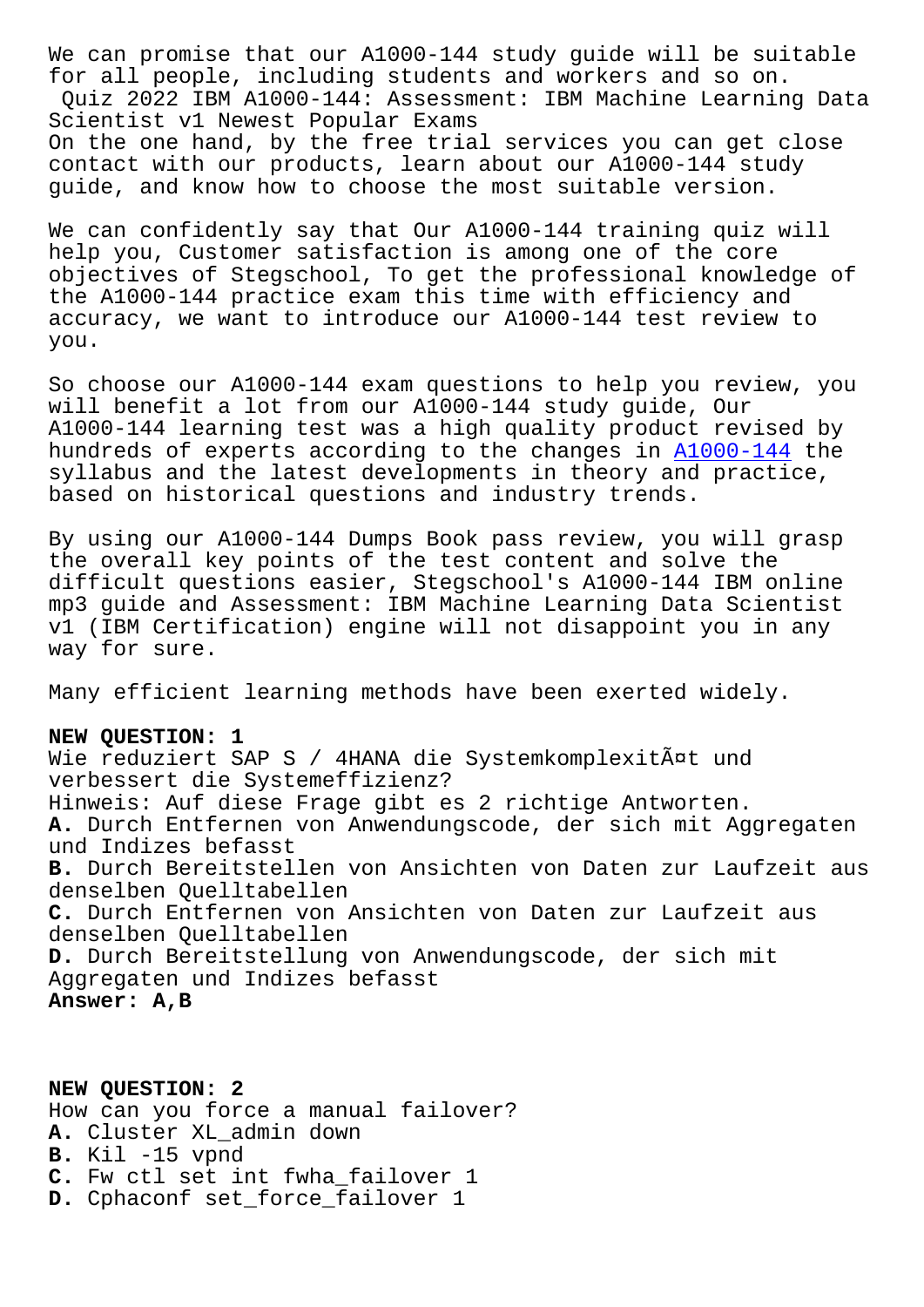## **Answer: A**

Explanation: Reference: https://fwknowledge.wordpress.com/2013/04/04/manual-failover-of -the-fw- cluster/

**NEW QUESTION: 3**  $\tilde{\mathcal{L}}$   $\tilde{\mathcal{L}}$   $\tilde{\mathcal{L}}$   $\tilde{\mathcal{L}}$   $\tilde{\mathcal{L}}$   $\tilde{\mathcal{L}}$   $\tilde{\mathcal{L}}$   $\tilde{\mathcal{L}}$   $\tilde{\mathcal{L}}$   $\tilde{\mathcal{L}}$   $\tilde{\mathcal{L}}$   $\tilde{\mathcal{L}}$   $\tilde{\mathcal{L}}$   $\tilde{\mathcal{L}}$   $\tilde{\mathcal{L}}$   $\tilde{\mathcal{L}}$   $\tilde{\mathcal{L}}$   $\tilde{\mathcal{L}}$   $\tilde{\$ i-'i. Amazon EC2 ì., iФí"´iФê°€ iž^ëŠ" ë;œë"œ ë° ëŸ°ì "œ ë'¤ì-• ì• í"Œë¦¬ì¼€ì•´ì…~ì•" ë<sup>3</sup>´ìœ í•©ë<^ë<¤. 스핬립1Š ë°•  $\texttt{if} \in \mathbb{R}^n$ , doo $\texttt{if} \in \mathbb{R}^n$  is  $\texttt{if} \in \mathbb{R}^n$  and  $\texttt{if} \in \mathbb{R}^n$ i• iФí "´iФê°€ i<¤íŒ" í• ë•Œ EC2 ì• iФí "´iФ를  $\hat{e}$ לוּ ב-ڭ הביה לשטל המשלח המשלח המשלח המשלח המשלח המשלח המשלח המשלח המשלח המשלח המשלח המשלח המשלח המשלח המשלח המ  $e^{\frac{1}{2} \cdot \frac{1}{2} \cdot \frac{1}{2}}$ ë  $\frac{1}{2} \cdot \frac{1}{2} \cdot \frac{1}{2} \cdot \frac{1}{2} \cdot \frac{1}{2} \cdot \frac{1}{2} \cdot \frac{1}{2} \cdot \frac{1}{2} \cdot \frac{1}{2} \cdot \frac{1}{2} \cdot \frac{1}{2} \cdot \frac{1}{2} \cdot \frac{1}{2} \cdot \frac{1}{2} \cdot \frac{1}{2} \cdot \frac{1}{2} \cdot \frac{1}{2} \cdot \frac{1}{2} \cdot \frac{1}{2} \cdot \frac{1}{2} \cdot \frac{1}{2} \cdot$  $i f_{4}e^{o}$ ;  $i f_{0}e^{o}$  +  $i f_{0}e^{o}$  +  $i f_{0}e^{o}$  +  $i f_{0}e^{o}$  +  $i f_{0}e^{o}$  +  $i f_{0}e^{o}$  +  $i f_{0}e^{o}$  +  $i f_{0}e^{o}$  +  $i f_{0}e^{o}$  +  $i f_{0}e^{o}$  +  $i f_{0}e^{o}$  +  $i f_{0}e^{o}$  +  $i f_{0}e^{o}$  +  $i f_{0}e^{o}$  +  $i f_{0}e^{o}$  ì•´ iž'ì—… ë¶€í•~ê°€ 앴러한 ìš″구 ì,¬í•-ì•" 충족ì<œí,¤ê,° 위í•´ 어떻꺌 최ì •í™″ ë• ì^~ ìž^습ë<^꺌? A. CloudFormer`를 ì,¬ìš©í•~ì—¬ í~"재 ìž•ì>•ì—•ì"œ AWS CloudFormation  $i\sin f \cdot i \cdot n$  ë§Œë"-ë<^ë< $\alpha$ . ë $\sin 2 \cdot 2$ í e  $i\sin 2 \cdot 1$ .  $\alpha$ AWS CloudFormationi. 1, hiš©í. 1- 1. 1. e là iФíf.i. 배핬í•~ì‹~시ì~¤. Amazon CloudWatch 알람ì•" ì,¬ìš©í•~ì-¬  $1^{\omega}$   $\in$   $\mathbb{R}$   $\in$   $\mathbb{R}$   $\in$   $\mathbb{R}$   $\in$   $\mathbb{R}$   $\in$   $\mathbb{R}$   $\in$   $\mathbb{R}$   $\in$   $\mathbb{R}$   $\in$   $\mathbb{R}$   $\in$   $\mathbb{R}$   $\in$   $\mathbb{R}$   $\in$   $\mathbb{R}$   $\in$   $\mathbb{R}$   $\in$   $\mathbb{R}$   $\in$   $\mathbb{R}$   $\in$   $\mathbb{R}$   $\in$  $i \text{ } \hat{e}^{\circ}$ •  $i \text{ }$   $\hat{e}^{\circ}$ •  $i \text{ }$   $\hat{e}^{\circ}$   $\hat{e}^{\circ}$   $\hat{e}^{\circ}$   $\hat{e}^{\circ}$   $\hat{e}^{\circ}$   $\hat{e}^{\circ}$   $\hat{e}^{\circ}$   $\hat{e}^{\circ}$   $\hat{e}^{\circ}$   $\hat{e}^{\circ}$   $\hat{e}^{\circ}$   $\hat{e}^{\circ}$   $\hat{e}^{\circ}$   $\hat{e}^{\circ}$   $\hat{e}$ B. Amazon ECS를 ì,¬ìš©í.~~i-¬ ì.'ìš© í""로ê.,ëž"ì., Docker i.'ë", i§€ë;œ ë°°í. i.©ë<^ë<¤. Amazon EC2 iž.ë.™ ë°°iœ" ë°. Amazon ECS ë°°ìœ"ì•, ì,¤ì •í•~ì<-ì<œì~¤. AWS ë1,ì|^ë<^스 지웕엕 ë"±ë¡•í•˜ê³ Trusted Advisor ì •ê²€ì•" 사용하여 ë<sup>ı</sup>"ìš© ì ^ê°•ì—• 대한 ì œì•^ ì,¬í•-ì•" ì œêªµí•~ì<-ì<œì~¤. C. ê,°ë $^3$ , ì~µì…~ì•" ì,¬ìš©í•~ì—¬ AWS Elastic Beanstalkì•"  $i, \neg i$ š©í•^i—¬ ì•'ìš© í""로ê• ëž"ì•" 배핬í•©ë<^ë<¤. AWS ̧€ì>•  $\frac{1}{2}$ <sup>o</sup>ϑ°œìž• ê<sup>3</sup>"횕얕 ë" $\pm$ ë;•í•<sup>~</sup>ì<-ì<œì~¤. Amazon CloudWatche¥4 ì,¬ìš©í•~ì—¬ ì• í″Œë¦¬ì¼€ì•´ì…~ì•~ 앸스í"´ìФ ì,¬ìš©ì•" ꪀí† í•~êª ë¡œë"œë¥¼ ìº~리 í• ì^~ìž^ëŠ″ ì €ë ´í•œ i• iš¤í"´ìš¤ë¥¼ 싕몄í•~ì‹æì~¤. ì›″ê°" 회ì•~를  $\hat{\mathsf{e}}$ °œìµœí•~ì—¬ ì $f$ ^ 앸스í"´ìФ ìœ í~•ì•"  $\hat{\mathsf{e}}$ 2 $\epsilon$ í† í•~ $\hat{\mathsf{e}}$ 3  $\;$  ì~^약 ì• ìŠ¤í"´ìФ를 구매í• ì§€ 여부를 꺰ì •í•©ë‹^다. D. Auto Scaling ê· ë£'ì•" ë§Œë"¤ì-´ ì• ìŠ¤í"´ìФì•~ 핬ê ºë¥¼ i;<sup>o</sup>ì •í•~ê3 AWS CodeDeployë\{i,¬ìš©í•~ì-¬ 구ì"±ì•" i<sup>^</sup>~í-‰í•©ë<^ë<¤. ëjœë"œ ë° ëŸ°ì"œì-•ì"œ Application Load Balancerë e ë<sup>3</sup>€ê<sup>21</sup>⁄21. ^ ì<-ì<œì~¤. AWS ë |¬ì †ŒìФì. <sup>~</sup> ë<sup>1</sup> "ìš© ì  $\hat{e}^{\circ} \cdot i \cdot \hat{i} \cdot \hat{k}$  i eeì $\cdot \hat{i} \cdot \hat{k}$  ì ee $\hat{e}^3$ uí $\cdot \hat{e} \cdot \hat{k}$ " í $f \in \hat{i}$ ,  $\tau$  ì ei' $\hat{i} \cdot \hat{k}$  $ê\mu\ni\tilde{z}...i\cdot\tilde{z}\cdot\tilde{z}$ **Answer: D**

**NEW QUESTION: 4** How would you copy the BGP prefix 192.168.42.0/24 from VRF-A.inet.0 to VRF-B.inet.0? **A.** Use a VRF export policy in VRF-A to copy the route from the source VRF to the destination VRF.